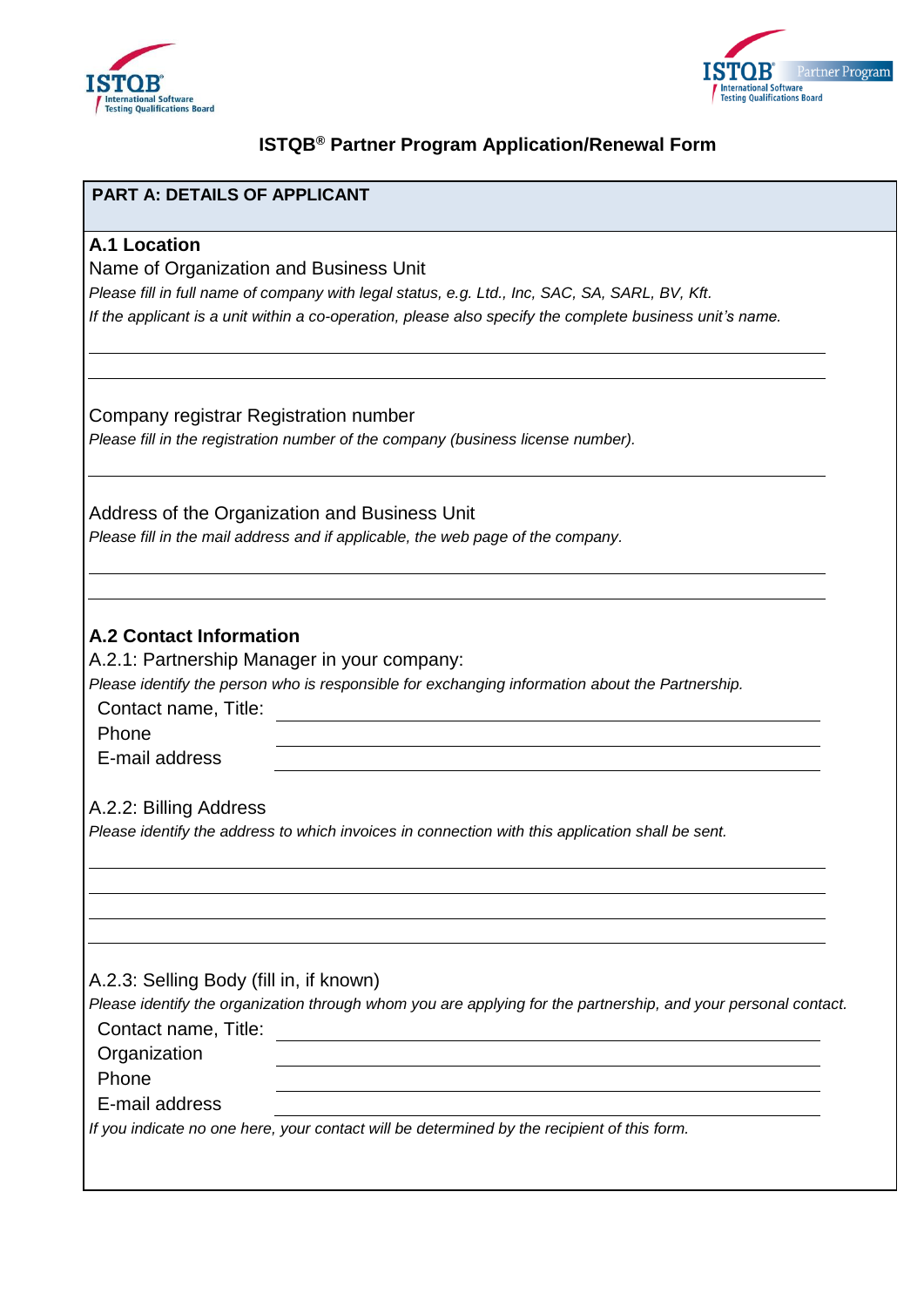



# **A.3 Capacity of Organization**

### A.3.1: Choosing Partnership Level

*Mark with an "x" the Partnership you are applying for and continue completing the form with the specified section.*

□ Silver, Gold or Platinum Partner: *fill in section A.3.2.; skip section A.3.3.*

□ Global Partner Direct Path: *fill in section A.3.2. and section A.3.3.*

□ Global Partner Regular Path: *skip section A.3.2.; fill in section A.3.3.*

*For detailed information on requirements, terms and processes, please refer to http://partner.istqb.org/ )*

A.3.2: Providing Individual Certificate Information

- *Please insert the total number of certificates of the respective certification level or module. For personnel, holding more than one certificate, of which some may be preconditions to others, please list all certificates individually.*
- *If applying for Global Partner Status - Direct Path, please insert information on all sites which shall be the basis for your Global Partnership Status.*
- *If you wish to find out about minimum requirements for certain Partnership Levels, you can, but aren't required to inspect the Eligibility Grid on http://partner.istqb.org/become-a-partner/eligibility-grid.html prior to submitting this form.*

|             | Site 1 | Site 2 | Site 3 |
|-------------|--------|--------|--------|
| <b>CTFL</b> |        |        |        |
| CTFL-AT     |        |        |        |
| CTFL-MBT    |        |        |        |
| CTF-PTE     |        |        |        |
| CTF-AuT     |        |        |        |
| CTF-OAT     |        |        |        |
| CTF-TAT     |        |        |        |
| CTF-UT      |        |        |        |
| CTF-MAT     |        |        |        |
| CTAL-TM     |        |        |        |
| CTAL-TA     |        |        |        |
| CTAL-TTA    |        |        |        |
| CTAL-TAE    |        |        |        |
| CTAL-SEC    |        |        |        |
| CTEL-ITP    |        |        |        |
| CTEL-TM     |        |        |        |

Abbreviations:

| <b>CTFL</b> | <b>Certified Tester Foundation Level</b>              |
|-------------|-------------------------------------------------------|
| CTFL-AT     | Certified Tester Foundation Level Agile Tester        |
| CTFL-MBT    | Certified Tester Foundation Level Model Based Testing |
| CTAL-TM     | Certified Tester Advanced Level Test Manager          |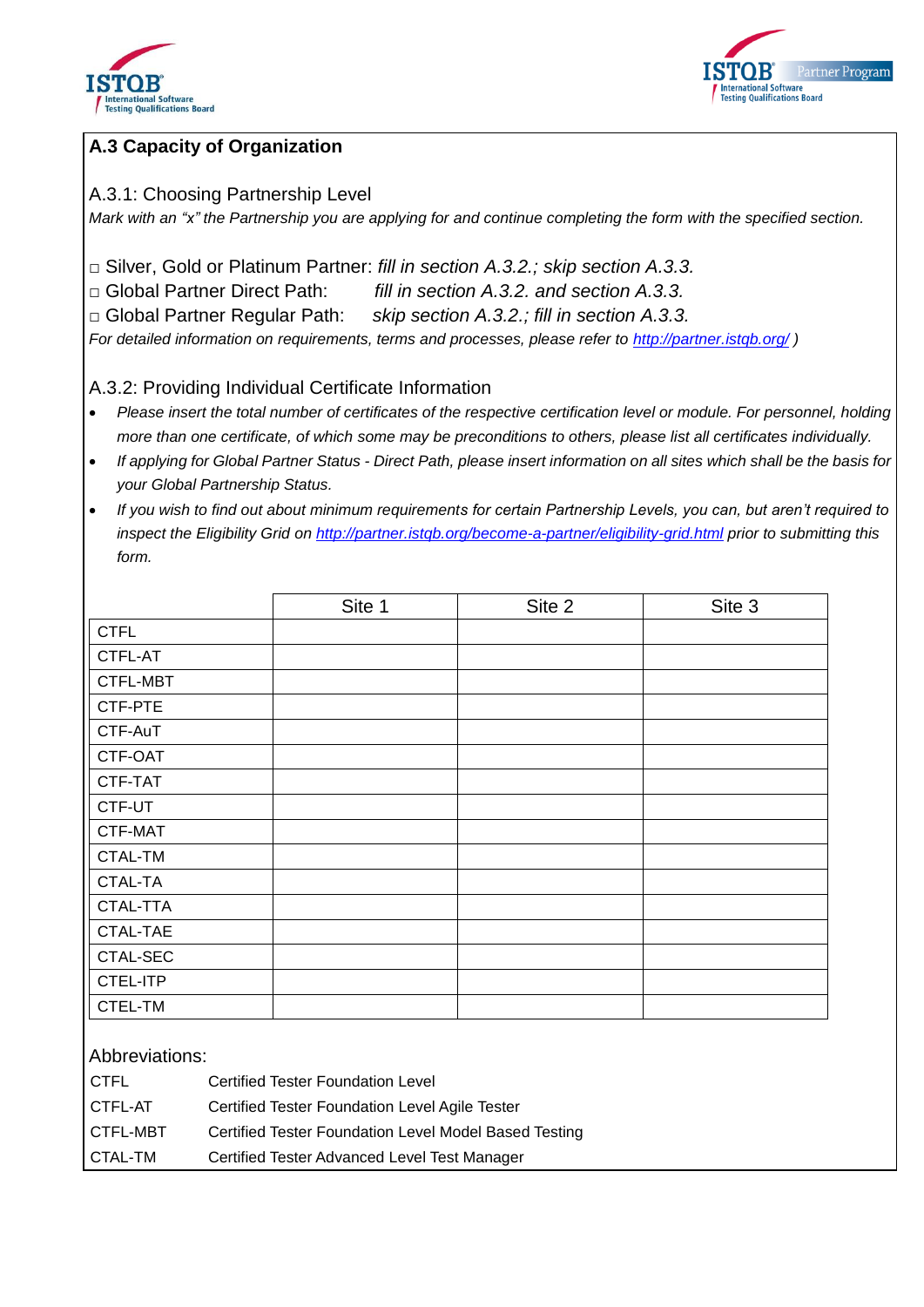



| CTAL-TA         | Certified Tester Advanced Level Test Analyst                |
|-----------------|-------------------------------------------------------------|
| CTAL-TTA        | Certified Tester Advanced Level Technical Test Analyst      |
| CTAL-TAE        | Certified Tester Advanced Level Test Automation Engineer    |
| CTAL-SEC        | Certified Tester Advanced Level Security Tester             |
| <b>CTEL-ITP</b> | Certified Tester Expert Level Improving the Testing Process |
| CTEL-TM         | Certified Tester Expert Level Test Management               |

A.3.3: Providing contact Information of your local Sites (Global Partner; Regular and Direct Path)

Site 1:

*Name (country + company name + name of the site)*

*Street Address:*

Site 2:

*Name (country + company name + name of the site)*

*Street Address:*

Site 3:

*Name (country + company name + name of the site)*

*Street Address:*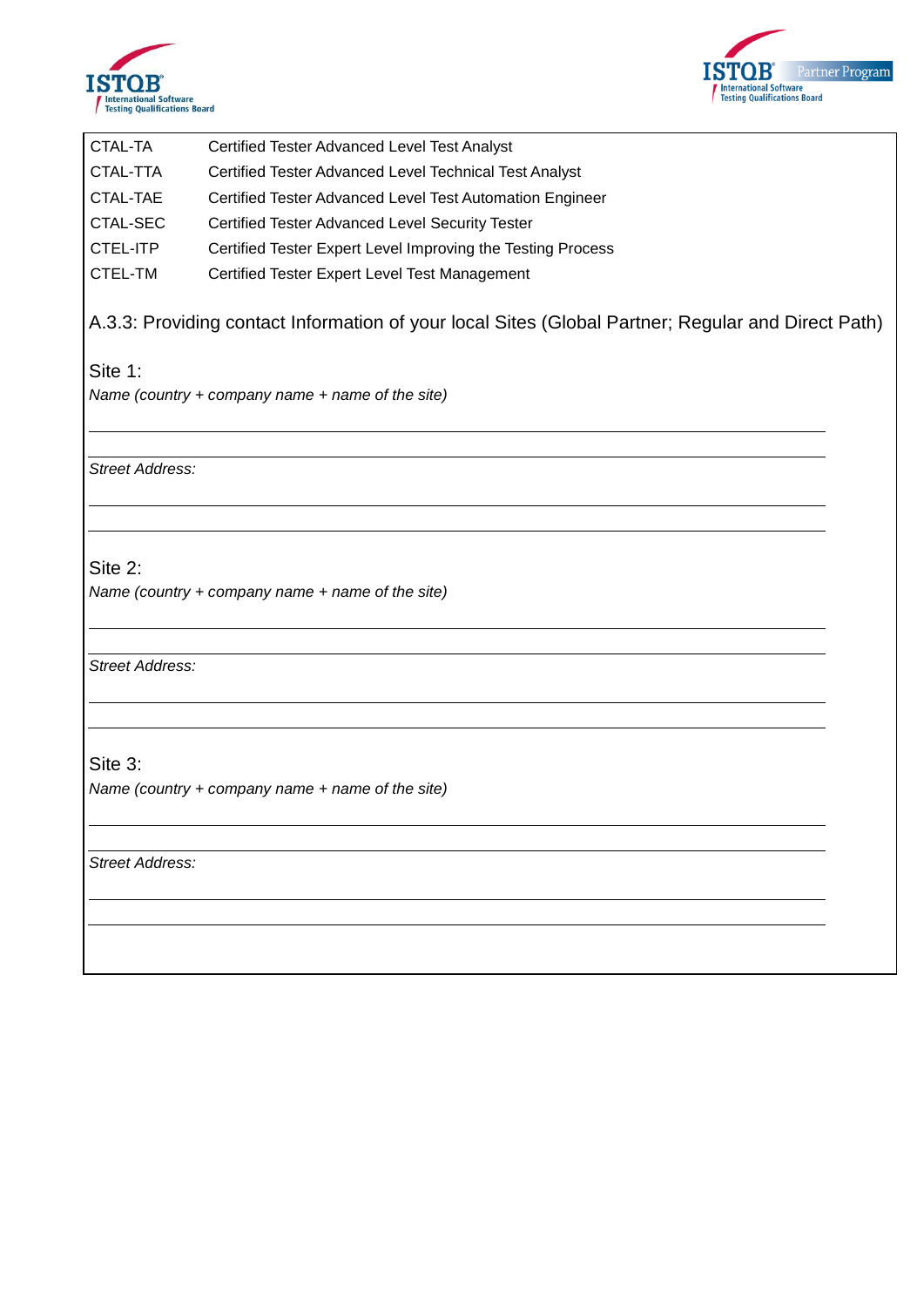



#### **PART B: SCOPE OF APPLICATION**

If applying for a **Local Partnership** or for Global Partnership **Direct Path**: Specification of your Partnership Level(s) of individual Site(s)

|                          | Site 1 | Site 2 | Site 3 |
|--------------------------|--------|--------|--------|
| Please enter previous    |        |        |        |
| Partnership level        |        |        |        |
| (Silver, Gold, Platinum) |        |        |        |
| - crisscross, if this is |        |        |        |
| your first application)  |        |        |        |
| Please enter desired     |        |        |        |
| new Partnership level    |        |        |        |
| (Silver, Gold, Platinum) |        |        |        |
| If Applicable: Previous  |        |        |        |
| Partnership ends at      |        |        |        |
| (please enter date)      |        |        |        |

If applying for Global Partnership **Regular Path**: Specification of your Partnership Level(s) of individual Site(s)

|                          | Site 1 | Site 2 | Site 3 |
|--------------------------|--------|--------|--------|
| Please enter             |        |        |        |
| Partnership level of     |        |        |        |
| Sites (Gold, Platinum) - |        |        |        |
| Partnership ends at      |        |        |        |
| (please enter date)      |        |        |        |

*Please attach all certificates of any ongoing Local Partnerships that shall be the basis for the Global Partnership status.*

*Note: when applying for Global Partnership, all your Local Partnerships must be valid for the entire duration of the Global Partnership (i.e. for a full year) if necessary, your Selling Body (see A.2.3) will contact you to align the validity periods of the individual Partnerships).*

# **PART C: List of ISTQB® Certification numbers acquired by staff working for your Site(s)**

*Please complete the template provided in Appendix A, with the certificate numbers held by your current staff at all levels.*

*Certification numbers of members of staff that are working part time and of Freelancers that are working for more than 70% of the regular work time in your company, may be included. Holders of ISEB certificates may be included –check http://partner.istqb.org/become-a-partner/eligibility-grid.html for Conversion between ISEB and ISTQB certificates.*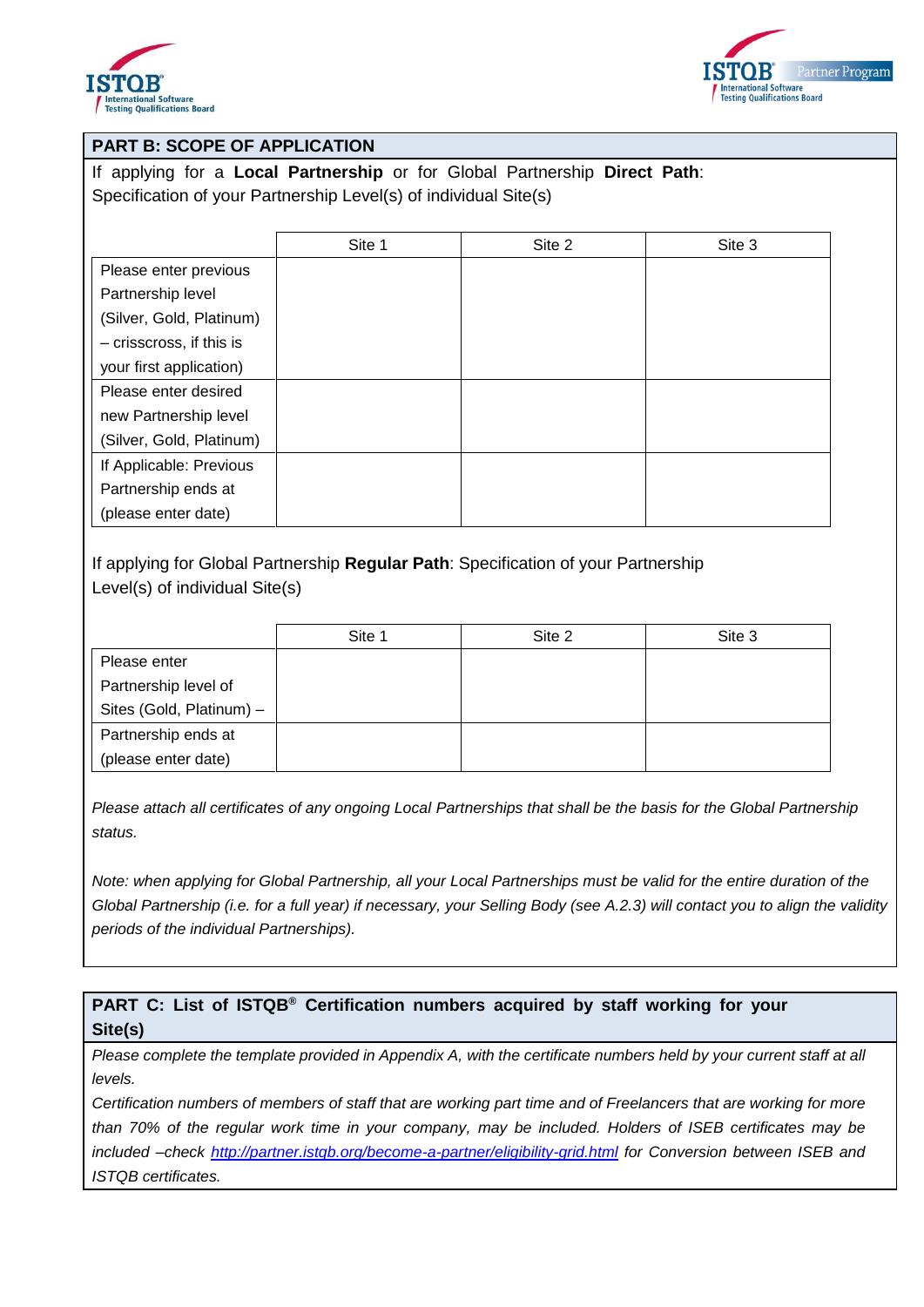



## **PART D: DECLARATION**

By signing this application document, I declare that I:

| have read the instructions and terms in this document and in the "ISTQB® Partner Program – Information |
|--------------------------------------------------------------------------------------------------------|
| Sheet" downloadable under http://partner.istqb.org/rules/download.html                                 |

- am fully aware of the rules and guidelines and intend to comply and adhere to them.
- have provided an accurate list of certification numbers of certified staff.
- am authorized to sign this application on behalf of my organization and/or business unit.

I further agree to adhere to the following:

- Pay the fee requested by the Selling Body (refer to appendix B section 4: 'Fees Payable').
- I understand that if I fail to pay the applicable partner fee, the application will be rejected.
- I understand that if any information supplied in this application should be found to be wrong, the application may be rejected at any time.
- If any information supplied in this application should change during the validity of the Partnership in a way that has an impact on the Partner status, this change will be communicated in due course.

|--|--|--|

Signature Title Title Printed name Location

\_\_\_\_\_\_\_\_\_\_\_\_\_\_\_\_\_\_\_\_\_\_\_\_\_\_\_\_\_\_\_\_\_ \_\_\_\_\_\_\_\_\_\_\_\_\_\_\_\_\_\_\_\_\_\_\_\_\_\_\_\_\_\_\_\_\_\_\_\_\_\_\_\_\_\_\_\_\_\_\_\_\_\_\_\_\_\_\_\_\_\_\_\_\_\_\_\_\_\_\_\_\_\_\_\_\_\_\_\_\_\_\_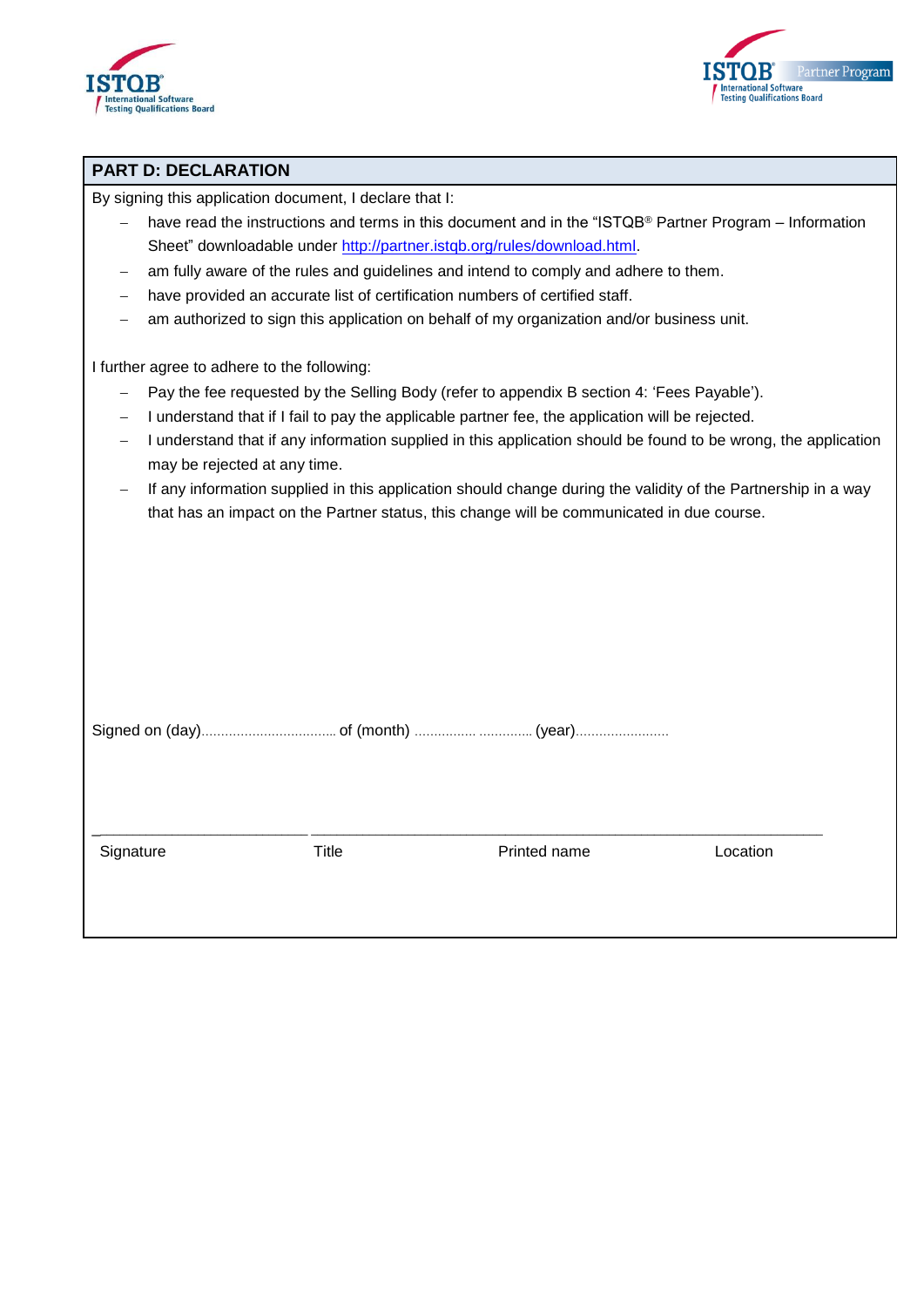



| Appendix A: List of ISTQB® certified testing professionals working for applicant |                           |                                  |                       |                     |                   |  |
|----------------------------------------------------------------------------------|---------------------------|----------------------------------|-----------------------|---------------------|-------------------|--|
|                                                                                  | Certificate Information   |                                  | <b>Issued Details</b> |                     |                   |  |
| Certification<br>Level/Module<br>$(CODE)^*$                                      | <b>Certificate Number</b> | Member Board or<br>Exam Provider | Country/<br>Region    | <b>Issuing Date</b> | <b>Site</b><br>No |  |
|                                                                                  |                           |                                  |                       |                     |                   |  |
|                                                                                  |                           |                                  |                       |                     |                   |  |
|                                                                                  |                           |                                  |                       |                     |                   |  |
|                                                                                  |                           |                                  |                       |                     |                   |  |
|                                                                                  |                           |                                  |                       |                     |                   |  |
|                                                                                  |                           |                                  |                       |                     |                   |  |
|                                                                                  |                           |                                  |                       |                     |                   |  |
|                                                                                  |                           |                                  |                       |                     |                   |  |
|                                                                                  |                           |                                  |                       |                     |                   |  |
|                                                                                  |                           |                                  |                       |                     |                   |  |
|                                                                                  |                           |                                  |                       |                     |                   |  |
|                                                                                  |                           |                                  |                       |                     |                   |  |
|                                                                                  |                           |                                  |                       |                     |                   |  |
|                                                                                  |                           |                                  |                       |                     |                   |  |
|                                                                                  |                           |                                  |                       |                     |                   |  |
|                                                                                  |                           |                                  |                       |                     |                   |  |
|                                                                                  |                           |                                  |                       |                     |                   |  |
|                                                                                  |                           |                                  |                       |                     |                   |  |
|                                                                                  |                           |                                  |                       |                     |                   |  |
|                                                                                  |                           |                                  |                       |                     |                   |  |
|                                                                                  |                           |                                  |                       |                     |                   |  |
|                                                                                  |                           |                                  |                       |                     |                   |  |
|                                                                                  |                           |                                  |                       |                     |                   |  |
|                                                                                  |                           |                                  |                       |                     |                   |  |
|                                                                                  |                           |                                  |                       |                     |                   |  |
|                                                                                  |                           |                                  |                       |                     |                   |  |
|                                                                                  |                           |                                  |                       |                     |                   |  |
|                                                                                  |                           |                                  |                       |                     |                   |  |
|                                                                                  |                           |                                  |                       |                     |                   |  |
|                                                                                  |                           |                                  |                       |                     |                   |  |
|                                                                                  |                           |                                  |                       |                     |                   |  |
|                                                                                  |                           |                                  |                       |                     |                   |  |
|                                                                                  |                           |                                  |                       |                     |                   |  |
|                                                                                  |                           |                                  |                       |                     |                   |  |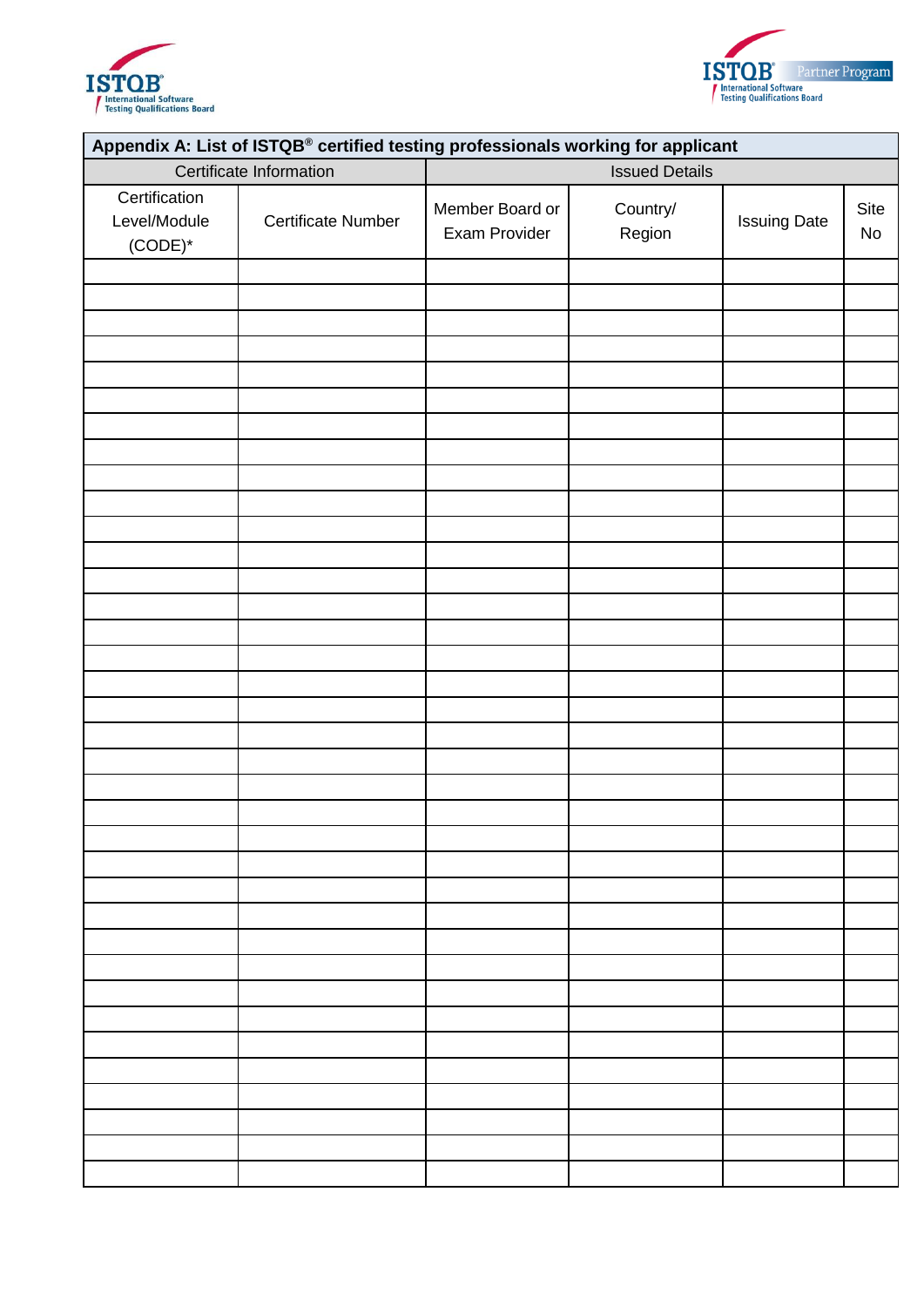



*\*) Please indicate the corresponding certification code according to section A.3.2:*